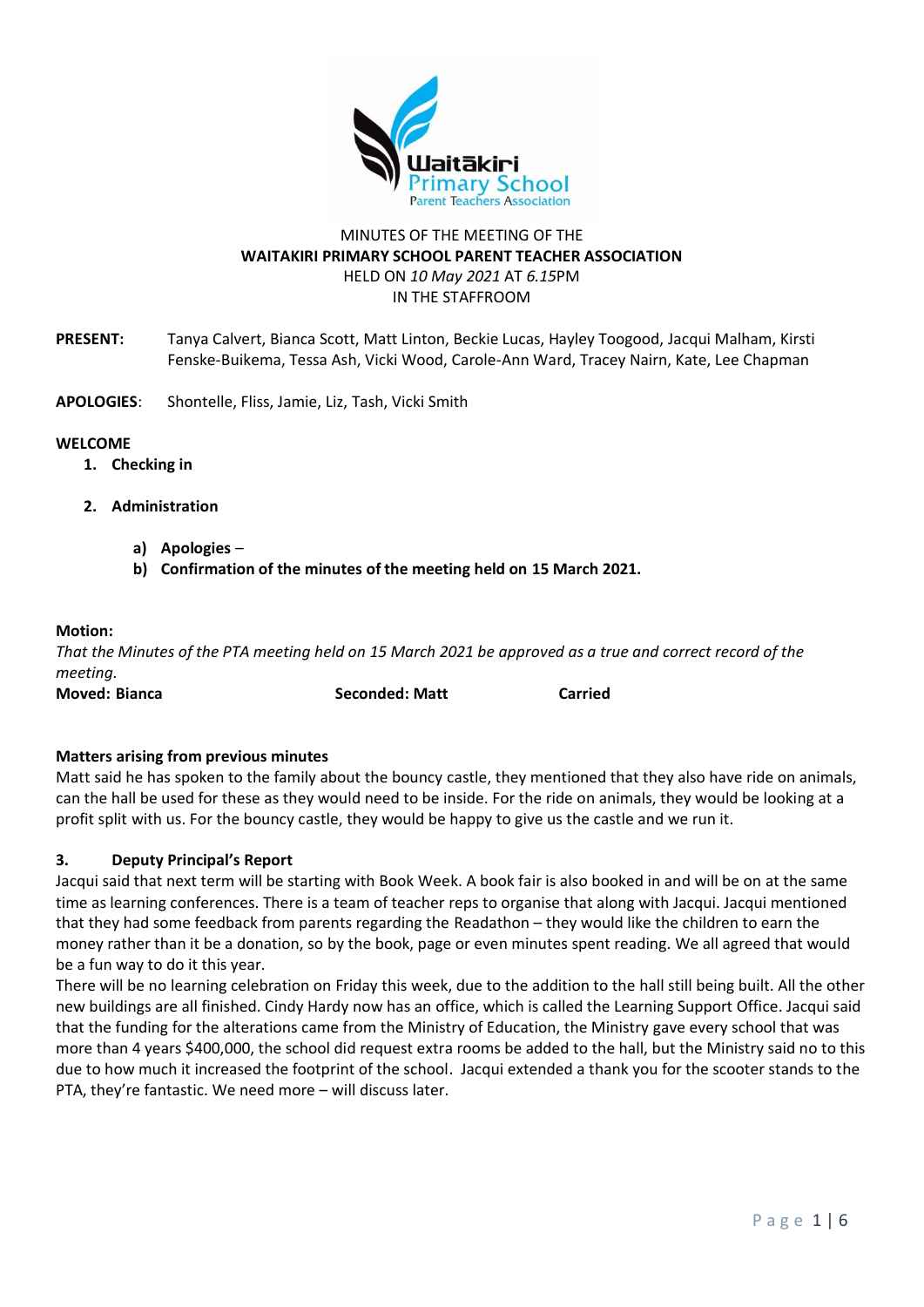# **4. Treasurer's Report**

# **Treasurers Report - March 2021 Bianca Scott**

\_\_\_\_\_\_\_\_\_\_\_\_\_\_\_\_\_\_\_\_\_\_\_\_\_\_\_\_\_\_\_\_\_\_\_\_\_\_\_\_\_\_\_\_\_\_\_\_\_\_\_\_\_\_\_\_\_\_\_\_\_\_\_\_\_\_\_\_\_\_\_\_\_\_\_\_\_\_\_\_\_\_

# **CHEQUE ACCOUNT**:

| 01/03/21 Opening Balance                                  | \$6,327.56         |
|-----------------------------------------------------------|--------------------|
| <b>Income</b>                                             |                    |
| 23/03/21 Transfer from Savings Account                    | \$3000.00          |
| 31/03/21 Interest                                         | $\frac{5}{2}$ 0.20 |
| <b>Total Income</b>                                       | \$3000.20          |
| <b>Expenses</b>                                           |                    |
| 22/03/21 Reimbursement to Tracy - Elastic for Scrunchies  | \$27.08            |
| 22/03/21 Reimbursement to Carole-Ann - Bread, Sauce, Oil  | \$89.36            |
| 22/03/21 Reimbursement to Carole-Ann - Sausages           | \$276.00           |
| 22/03/21 Reimbursement to Carole-Ann Peter - Beef Patties | \$175.31           |
| 22/03/21 Reimbursement to Carole-Ann - Bow Ties           | \$378.00           |
| 22/03/21 Reimbursement to Carole-Ann - Snow Cone Machines | \$1329.80          |
| 29/03/21 Donation - Whare, Ice Skating and Camp           | \$5800.00          |
| <b>Total Expenses</b>                                     | \$8075.55          |
| 31/03/21 Closing Balance                                  | \$1252.21          |
| <b>SAVINGS ACCOUNT:</b>                                   |                    |
| 01/03/21 Opening Balance                                  | \$13,424.54        |
| <b>Income</b>                                             |                    |
| $31/03/21$ - Interest                                     | \$0.59             |
| <b>Transfers</b>                                          |                    |
| 29/03/21 - Transfer to Cheque Account                     | \$3000.00          |
| 29/03/21 Closing Balance                                  | \$10,425.13        |
| 31/03/21 TOTAL BANK BALANCES                              | \$11,677.34        |
| <b>SUMMARY OF COMMITTED FUNDS</b>                         |                    |

| Sensory equipment for Vicki's students | \$371.00  |
|----------------------------------------|-----------|
| 2021 Swim tutor                        | \$6000.00 |
| Total                                  | \$6371.00 |
|                                        |           |
| Money remaining after committed funds  | \$5306.34 |
| Extra info                             |           |
|                                        |           |

**March - BBQ Profit \$704.00**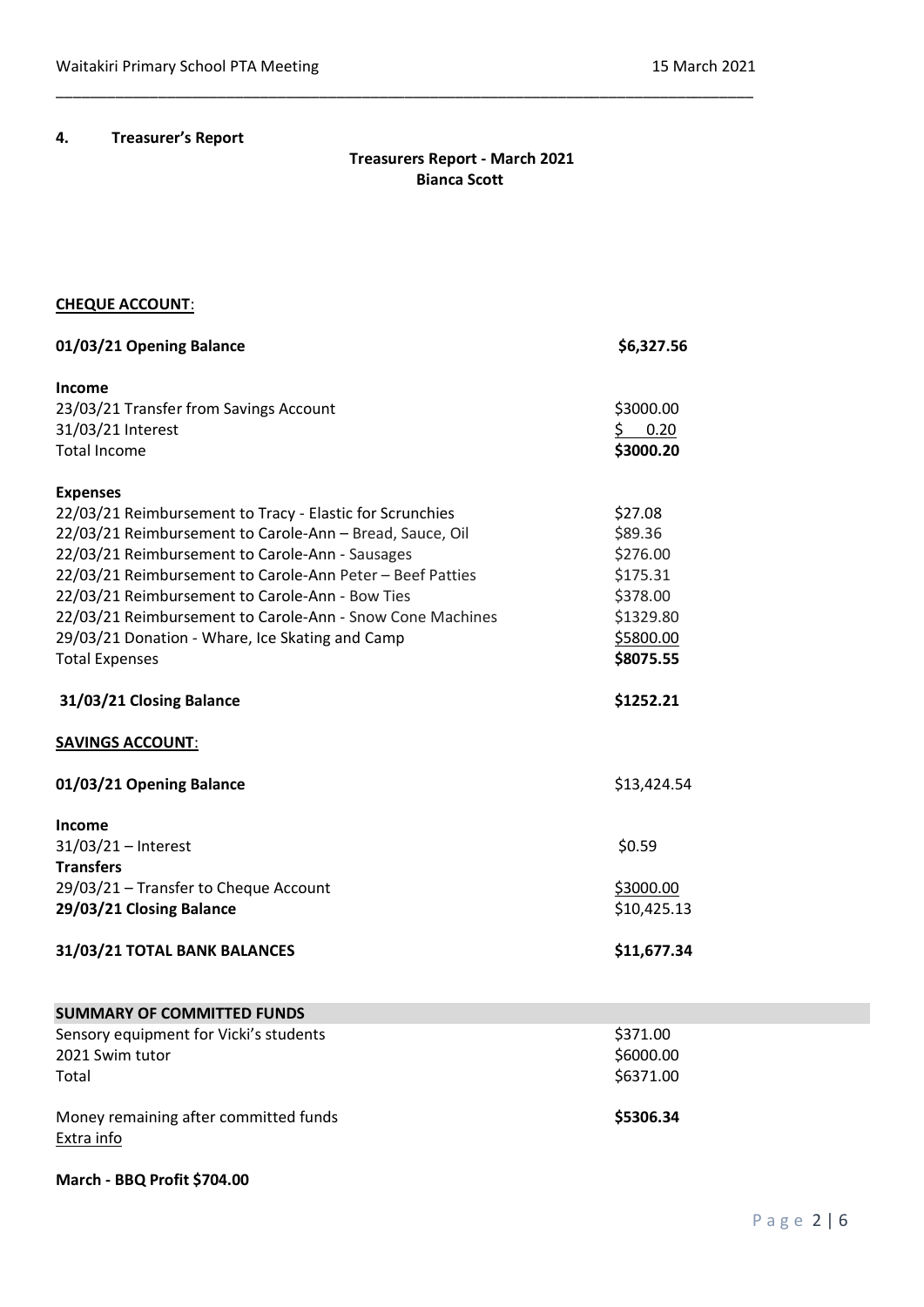Lots of left-over food which was used for the disco

### **March Uniform Sale - \$450.00**

# **Treasurers Report - April 2021 Bianca Scott**

\_\_\_\_\_\_\_\_\_\_\_\_\_\_\_\_\_\_\_\_\_\_\_\_\_\_\_\_\_\_\_\_\_\_\_\_\_\_\_\_\_\_\_\_\_\_\_\_\_\_\_\_\_\_\_\_\_\_\_\_\_\_\_\_\_\_\_\_\_\_\_\_\_\_\_\_\_\_\_\_\_\_

# **CHEQUE ACCOUNT**:

| 01/04/21 Opening Balance                                | \$1252.21    |
|---------------------------------------------------------|--------------|
| <b>Income</b>                                           |              |
| 12/04/21 Disco                                          | \$6225.70    |
| 15/04/21 Leni Norton - BBQ                              | Ś.<br>5.00   |
| 19/04/21 BBQ                                            | \$1361.80    |
| 30/04/21 Entertainment Book                             | \$.<br>28.00 |
| 30/04/21 Interest                                       | \$0.08       |
| <b>Total Income</b>                                     | \$7619.58    |
| <b>Expenses</b>                                         |              |
| 12/04/21 Deposit for Scooter Racks                      | \$1878.87    |
| 12/04/21 Donation for Disco DJ                          | \$100.00     |
| 12/04/21 Reimbursement to Carole-Ann for Disco supplies | \$674.79     |
| 13/04/21 Snow Cone Pottles/Spoons                       | \$192.63     |
| 19/04/21 Reimbursement to Carole-Ann for BBQ supplies   | \$101.92     |
| <b>Total Expenses</b>                                   | \$2948.21    |
| 30/04/21 Closing Balance                                | \$5923.58    |
| <b>SAVINGS ACCOUNT:</b>                                 |              |
| 01/04/21 Opening Balance                                | \$10,425.13  |
| <b>Income</b>                                           |              |
| 30/04/21 - Interest                                     | \$<br>0.43   |
| 30/04/21 Closing Balance                                | \$10,425.56  |
| 30/04/21 TOTAL BANK BALANCES                            | \$16,349.14  |
| <b>SUMMARY OF COMMITTED FUNDS</b>                       |              |
| Sensory equipment for Vicki's students                  | \$371.00     |
| 2021 Swim tutor                                         | \$6000.00    |
| Total                                                   | \$6371.00    |

Money remaining after committed funds **\$9978.14** 

## **April - BBQ Profit \$1210.60**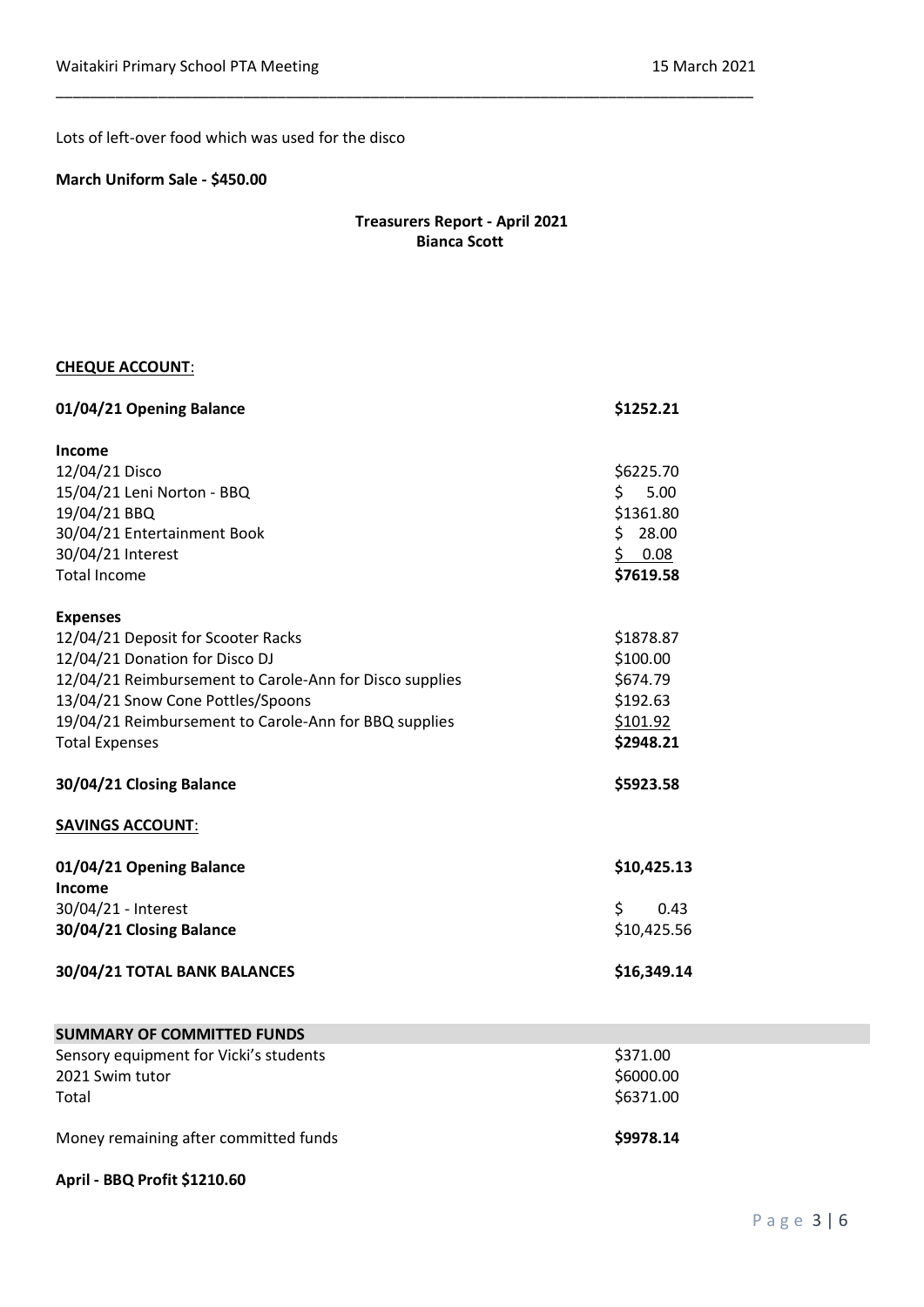SOLD: 80 Patties 8 Bags of sausages 11 bread loaves 400 cookies + 1 pkt GF

### **April - Disco Profit \$3630.00**

SOLD: 65 Bow ties (no profit \$-215.50) 300 Scrunchies (profit of \$432) 595 Cookies + 1 pkt GF (profit of \$177.50) 625 Snow Cones 100 Meat Patties 9 Bread Loaves Used all sausages we had left over from BBQ

Left overs left to sell: 145 Bow Ties 180 Scrunchies 350 Snow Cone Pottles 425 Cookies + 1 pkt GF (sold at Friday's BBQ) 50 Patties (sold at Friday's BBQ) 11 Bread Loaves (sold at Friday's BBQ)

**Motion:** *That the Treasurer's report be approved as a true and correct record of the meeting.* **Moved: Tanya Seconded: Tracey Carried**

\_\_\_\_\_\_\_\_\_\_\_\_\_\_\_\_\_\_\_\_\_\_\_\_\_\_\_\_\_\_\_\_\_\_\_\_\_\_\_\_\_\_\_\_\_\_\_\_\_\_\_\_\_\_\_\_\_\_\_\_\_\_\_\_\_\_\_\_\_\_\_\_\_\_\_\_\_\_\_\_\_\_

### **5. General Business**

#### *Pie fundraiser*

The fundraiser forms are out. We have had 4 back in. Several have asked for more sheets today. All orders are due in on Wednesday.

### *Pie day Friday*

Carole-Ann showed us all the list of pie flavours for us to choose from. They cost \$3.50 per pie so can charge \$4 per pie, which will mean \$0.50 profit. So we will try and see how it goes. Gluten free options Tracey is sourcing and Carole-Ann will cook and then bring them in. Vegetarian option. Sasuage rolls are a good option for non pie eaters. We agreed to charge \$2.50 for sausage rolls. Vegetarian, Mince, Potato top savouries and mince and cheese were the flavours that we decided on. We will ask parents and students to put name on envelope with money in it. Carole-Ann said we don't need helpers, she will just deliver hot pies directly to studios. 1.10pm is lunch, so will ask for delivery at 1pm. 28<sup>th</sup> of May. Cash only. To put in newsletter 19<sup>th</sup> of May. No late orders. No money no pie.

#### *Labels*

No orders yet so we will look at doing a separate hero post. Jacqui said in every studio, there are so many containers with no names on them. The school can't get them back to the right kids. Jacqui asked if we can man a desk – ask people if they want to buy labels. Will get Kim to do another post on hero. We discussed maybe next week or week after to do a table. We can put a poster up at the cross country sausage sizzle and on studio doors. 2 for \$1.50 white labels with blue writing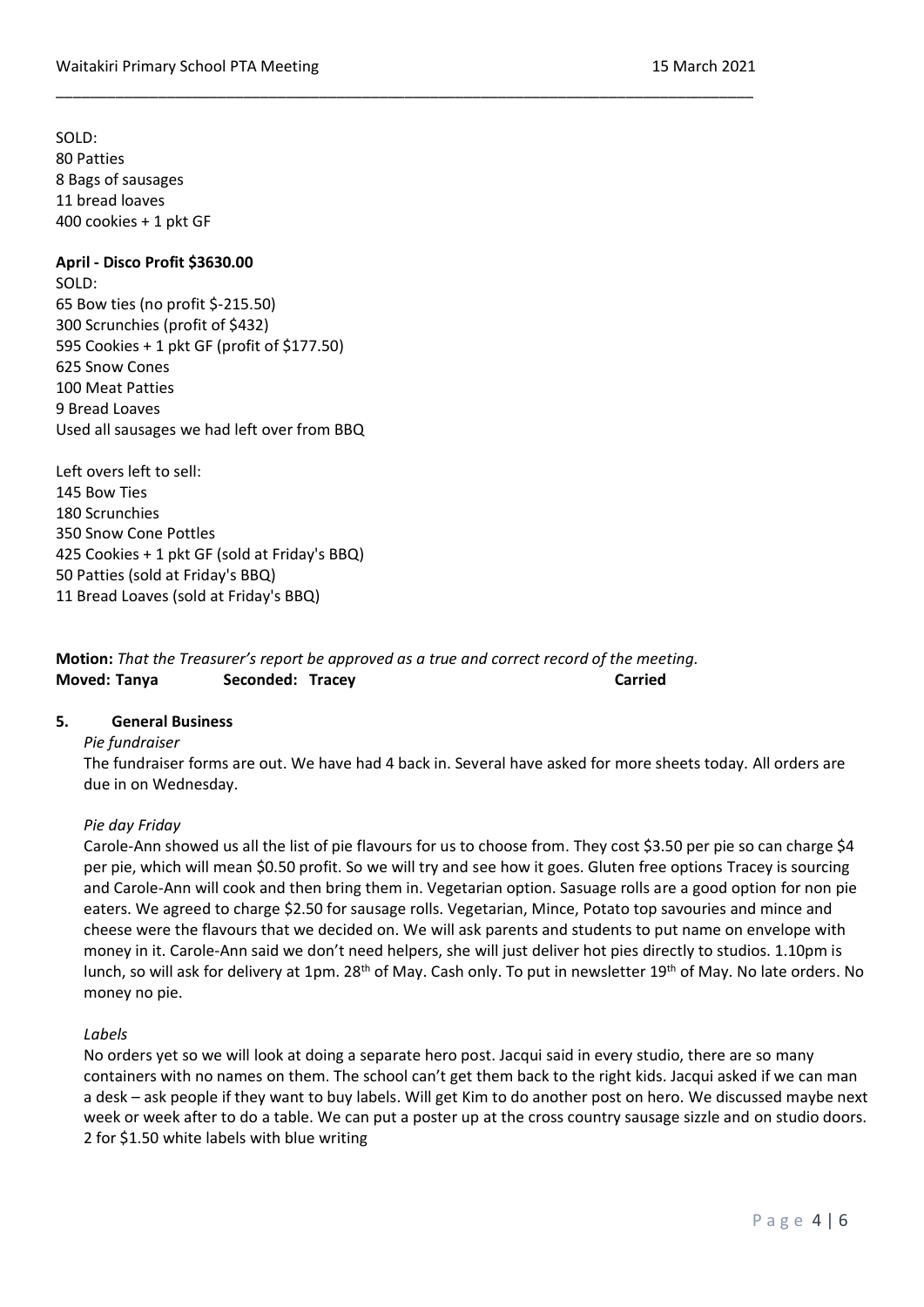### *Sausage sizzles*

We discussed the next sausage sizzle date. We have got one on Thursday for the cross country. Carole-Ann proposed 25<sup>th</sup> of June? Or 9<sup>th</sup> of July? It was decided to be on 9<sup>th</sup> of July, which is the last day of term.

\_\_\_\_\_\_\_\_\_\_\_\_\_\_\_\_\_\_\_\_\_\_\_\_\_\_\_\_\_\_\_\_\_\_\_\_\_\_\_\_\_\_\_\_\_\_\_\_\_\_\_\_\_\_\_\_\_\_\_\_\_\_\_\_\_\_\_\_\_\_\_\_\_\_\_\_\_\_\_\_\_\_

## *Snow cone machines*

These overheated at the disco. Carole-Ann took them back and told us that they've given us a new cord to replace the US cord. They tested them and believe that they were overheating because we were pushing them too hard, which stressed the blades. So we will give it a go next time and brief people on how to use them correctly. Oscar used the machines in the school holidays and had no issues

Carole-Ann received an email from Andrew's daughter asking if they could borrow the snow cone machines at their school on 11<sup>th</sup> June. Carole-Ann suggested that we become a "one stop shop" for all snow cone supplies since we already have relationships in place and we know that for example; the syrups we purchase from Trents in the big bottles are hard to get if you don't have access to a Trents card.

Vicky told Bianca that there are smaller pottles available, the large ones seem too big for most kids. We discussed as a team, how it will run and how much to charge. We will get instructions for how to use the machines and how to clean them, laminated. Some other things we need to consider; insurance for the machines – if something happens to them how do we deal with that? \$200 bond suggested but we will look into the service fees and base it on that. Also need to check legalities as we would need to be able to provide invoices. Kate and Ange to look into requirements for future leasing options and admin fees for being a one stop shop, but this time we will just ask for a donation. Prices were suggested for hiring, \$100 for one machine, if both machines \$150. Marketing wise, we will be able to tell other schools we made \$1600 at our last disco.

## *Disco*

The last disco went well, Bianca has done all the profits (see treasurers report.) Carole-Ann noticed that lots of the girls were putting the bow ties in their hair, she has added bobby clips to the bow and we can do half of the bow ties as clips at the next disco.

### *Eco cloth fundraiser*

Carole-Ann shared the cleaning cloths with us a while back on Facebook. She hasn't rung them yet to ask about sample cloths, but they cost \$9 for a pack of 3 and \$2 profit per pack. The cloths are compostable. We all agreed they would be good for market night.

### *Quiz Night*

Carole-Ann will double check with Tash that Quiz Night is all booked in for 15 August (Term 3.) Carole-Ann asked for a volunteer for taking on running the raffle, they would need to ask for prizes. We discussed that this would be a good opportunity to do at the same time as asking for prizes for market night. Tessa said that there is already a letter written up to use for donation requests. Tanya, Lee, Tracey, Tessa and Hayley will all do a portion and we will ask for donations in the newsletter also.

### *Calendar Art*

Carole-Ann has contacted the Calendar people and it has all been approved. She will discuss dates with Jacqui regarding when the art will be done by etc.

### *Swimming caps*

Tessa spoke and told us as a parent at swimming competitions she has noticed that most other schools have their own swimming caps, but Waitakiri doesn't and it is quite noticeable. Tessa requested that we provide some for the school and she is happy to look into it further. It would probably have to be a bulk order to get them printed, but this would last the school a few years hopefully. Jacqui also said that we could sell them to school families if they want some. We all agreed this was a great idea.